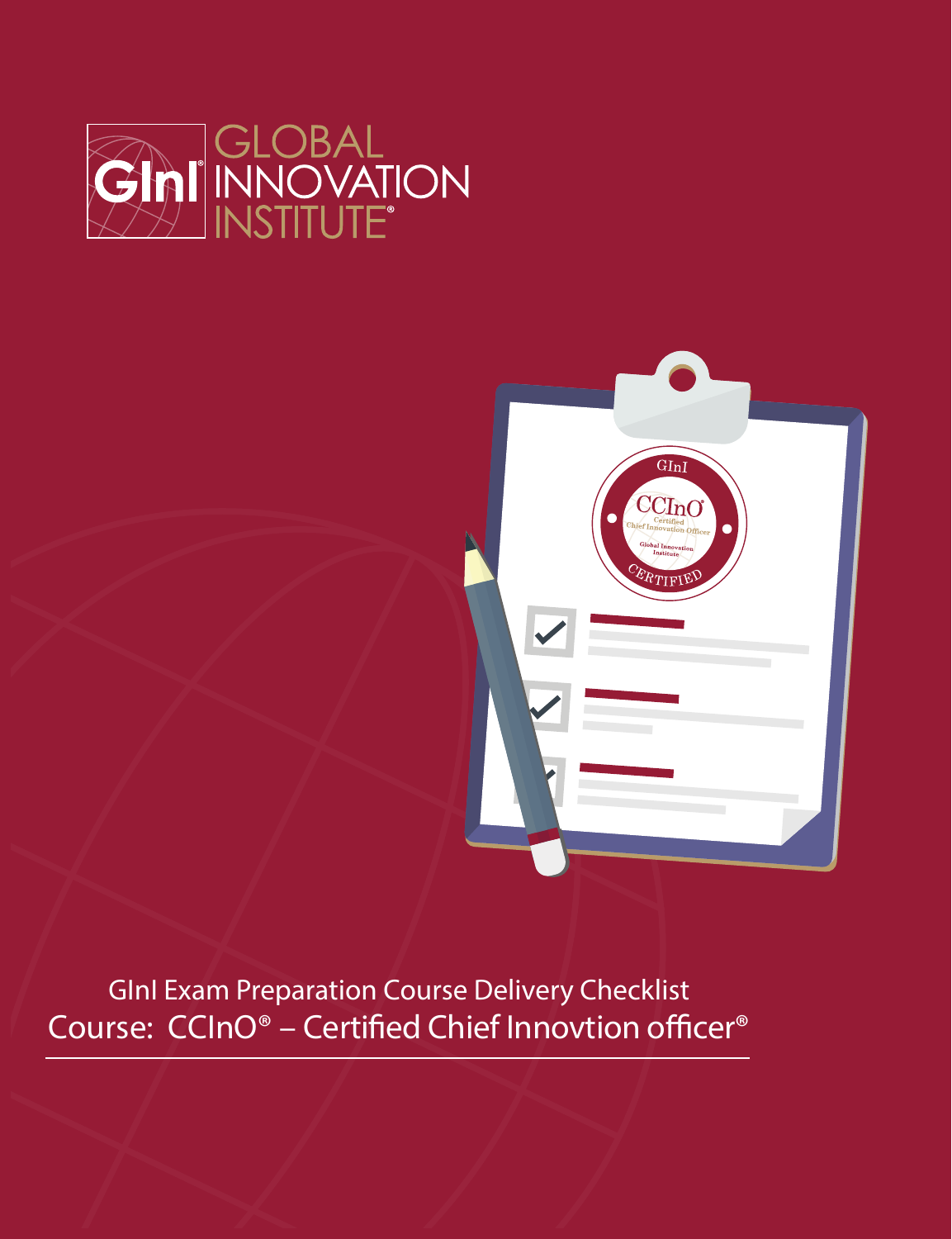



# **GInI® Exam Preparation Course Delivery Checklist Course: CCInO® – Certified Chief Innovation Officer®**

GInI<sup>®</sup> – the Global Innovation Institute<sup>®</sup> – operates the most comprehensive and professionally managed evidence-based innovation certification and accreditation program anywhere in the world – for both individuals and businesses.

GInI<sup>®</sup> is the only innovation certification body in the world that has employed the role delineation study process to establish its certification examinations. GInI<sup>®</sup> has likewise established a series of globallyrecognized exam preparation courses designed for preparing individuals to take each certification exam. GInI's **Authorized Providers** deliver GInI's **certification** and **accreditation programs** to individuals and businesses all over the world.

#### Both **Authorized Training Providers® (ATPs®)** and **Authorized Innovation Providers® (AInPs®)** deliver GInI's **certification programs** to **individual professionals**:

- Certified Innovation Professional<sup>®</sup> ClnP<sup>®</sup>.
- Certified Design Thinking Professional<sup>®</sup> CDTP<sup>®</sup>.
- Certified Innovation Strategist® ClnS®.
- Certified Chief Innovation Officer® CCInO®.
- Authorized innovation Assessor® AlnA®.

GInI® **Authorized Innovation Providers® (AInPs®)**, using GInI **Authorized Innovation Assessors® (AInAs®)** also deliver GInI's **accreditation programs** to **business organizations**:

- Certified Innovative Organization® CInOrg®.
- Accredited Innovation Lab® AInL®.
- Accredited Business Incubator® ABI®.
- Accredited Accelerator Program<sup>®</sup> AAP<sup>®</sup>.
- Innovation Endorsement® InE®.
- Accredited Innovation Training Program<sup>®</sup> AInTP<sup>®</sup>.

*The following series of checklists are intended to aid GInI's Authorized Providers in preparing for and delivering GInI's Certified Chief Innovation Officer (CCInO)® exam preparation course. By carefully following these step by step checklists, the Provider should be able to deliver this course with full confidence that the course will achieve its intended outcomes.*

*These checklists address the specifics of delivering the Certified Chief Innovation Officer(CCInO)® course. For instructions on how to prepare for and market all GInI exam preparation courses generally, and likewise on how to deliver and conclude these courses, please refer to the GInI Course Delivery Checklist.*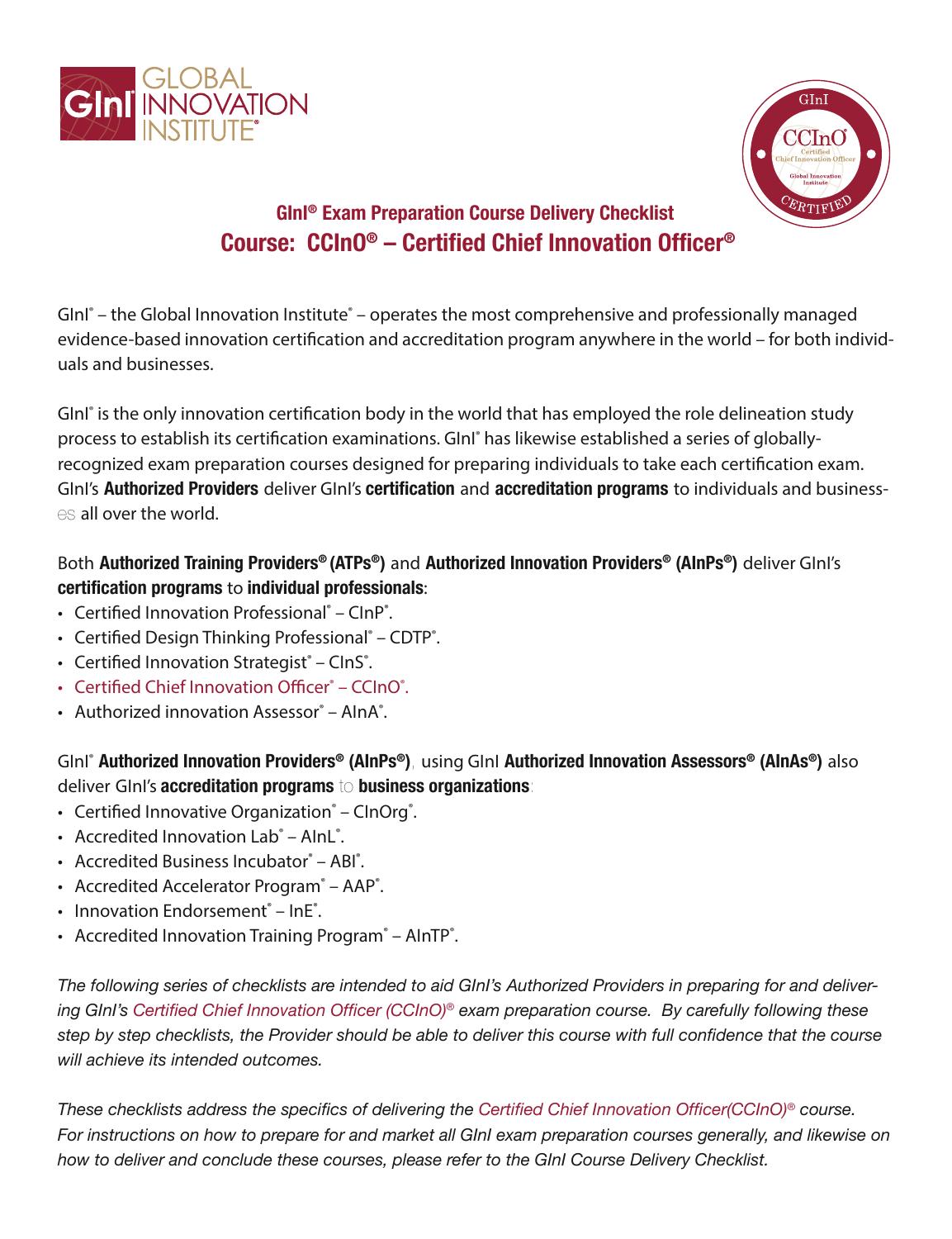

## Understand the duration, structure, format, and outcomes of the CCInO<sup>®</sup> exam preparation course.

| Understand the<br>intended duration<br>of the course.                                 | The CCInO <sup>®</sup> exam preparation course is intended to be delivered as a<br>3-day course with at least 7 hours of contact time each day.<br>If desired, Providers may add additional class time to spend more time<br>on select topics in order to explore them in greater detail.                                                                                                                                                                                                                                                                                                                                                                                                                                                                                                      |  |
|---------------------------------------------------------------------------------------|------------------------------------------------------------------------------------------------------------------------------------------------------------------------------------------------------------------------------------------------------------------------------------------------------------------------------------------------------------------------------------------------------------------------------------------------------------------------------------------------------------------------------------------------------------------------------------------------------------------------------------------------------------------------------------------------------------------------------------------------------------------------------------------------|--|
| Understand the<br>intended team<br>structure of the<br>course.                        | Course participants are to be divided into teams, as they will be<br>working together as teams for the majority of the course exercises.<br>The ideal team size is 5, though it is acceptable for team size to vary<br>between 4 and 6.                                                                                                                                                                                                                                                                                                                                                                                                                                                                                                                                                        |  |
| Understand the<br>intended classroom<br>format for the<br>course.                     | The intended classroom format for this course is to arrange a serious of<br>round tables about the room where each team will sit together at their<br>table.<br>Ensure that each team can adequately see and hear the instructor at<br>the front of the room.                                                                                                                                                                                                                                                                                                                                                                                                                                                                                                                                  |  |
| Understand the<br>expected outcomes<br>for the course.                                | The expected outcomes of the CCInO <sup>®</sup> course are that:<br>1. Participants are properly exposed to the topical content of the<br>course through a clear explanation of each topic.<br>2. Participants are able to develop a useable understanding<br>of the course content.<br>This is augmented by:<br>a) Deeper instructor explanation.<br>(for example, by answering clarifying questions).<br>b) Additional classroom discussion amongst participants.<br>c) Application of the hands-on exercises provided in the Course<br>Exercise Book and Case Study materials.<br>d) Further review and study of the Course Workbook content.<br>3. Participants are ultimately able to complete and pass the CCInO®<br>exam so as to obtain formal certification as a CCInO <sup>°</sup> . |  |
| Ensure your Instruc-<br>tor meets the qualifi-<br>cations for teaching<br>the course. | Your instructor must meet both of the following qualifications:<br>1. Hold current certification as a Glnl CCInO®.<br>2. Have studied the entire AlnMB° / confident in its understanding.                                                                                                                                                                                                                                                                                                                                                                                                                                                                                                                                                                                                      |  |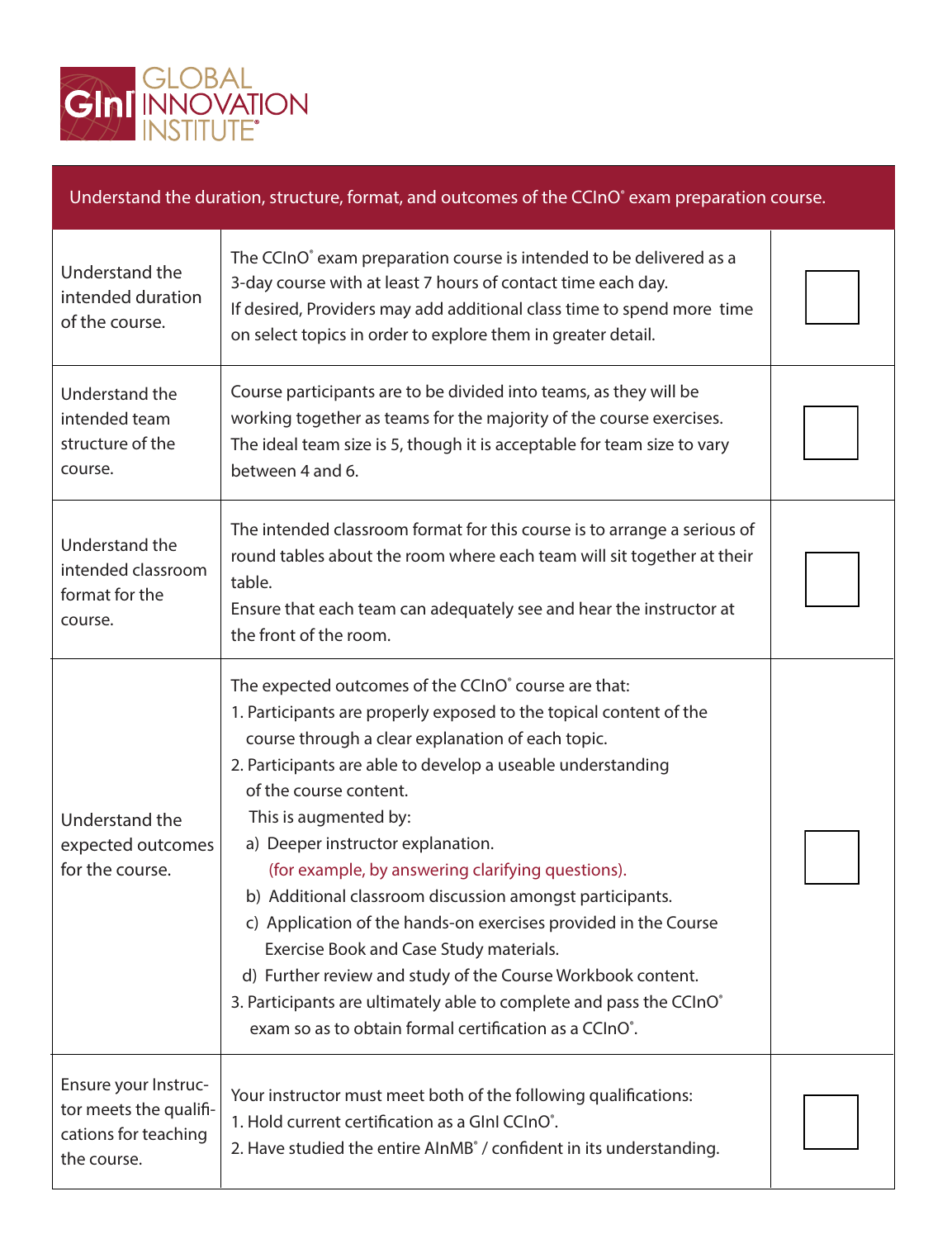

| Assemble the core materials required to deliver the CCInO <sup>®</sup> exam preparation course.   |                                       |             |  |
|---------------------------------------------------------------------------------------------------|---------------------------------------|-------------|--|
| Item                                                                                              | <b>Number</b>                         | Format      |  |
| AlnP° Guidebook for the CCInO° course.                                                            | One only - for the Provider.          | <b>PDF</b>  |  |
| Instructor's Guidebook for the CCInO®<br>course.                                                  | One only - for your instructor.       | <b>PDF</b>  |  |
| Course Outline for the CCInO <sup>®</sup> course.                                                 | One only - for your instructor.       | <b>XLSX</b> |  |
| Presentation Deck for the CCInO <sup>®</sup> course.                                              | One only - for your Instructor.       | <b>PPTX</b> |  |
| Core Innovation Team Interview Cards for<br>the CCInO <sup>®</sup> course - Digibatics Analytics. | One only - for your Instructor.       | <b>PDF</b>  |  |
| Course Workbook for the CCInO <sup>®</sup> course.                                                | One hardcopy for each<br>participant. | <b>PDF</b>  |  |
| Case Study + Answer Key for the CCInO®<br>course - Digibatics Analytics.                          | One hardcopy for each<br>participant. | <b>PDF</b>  |  |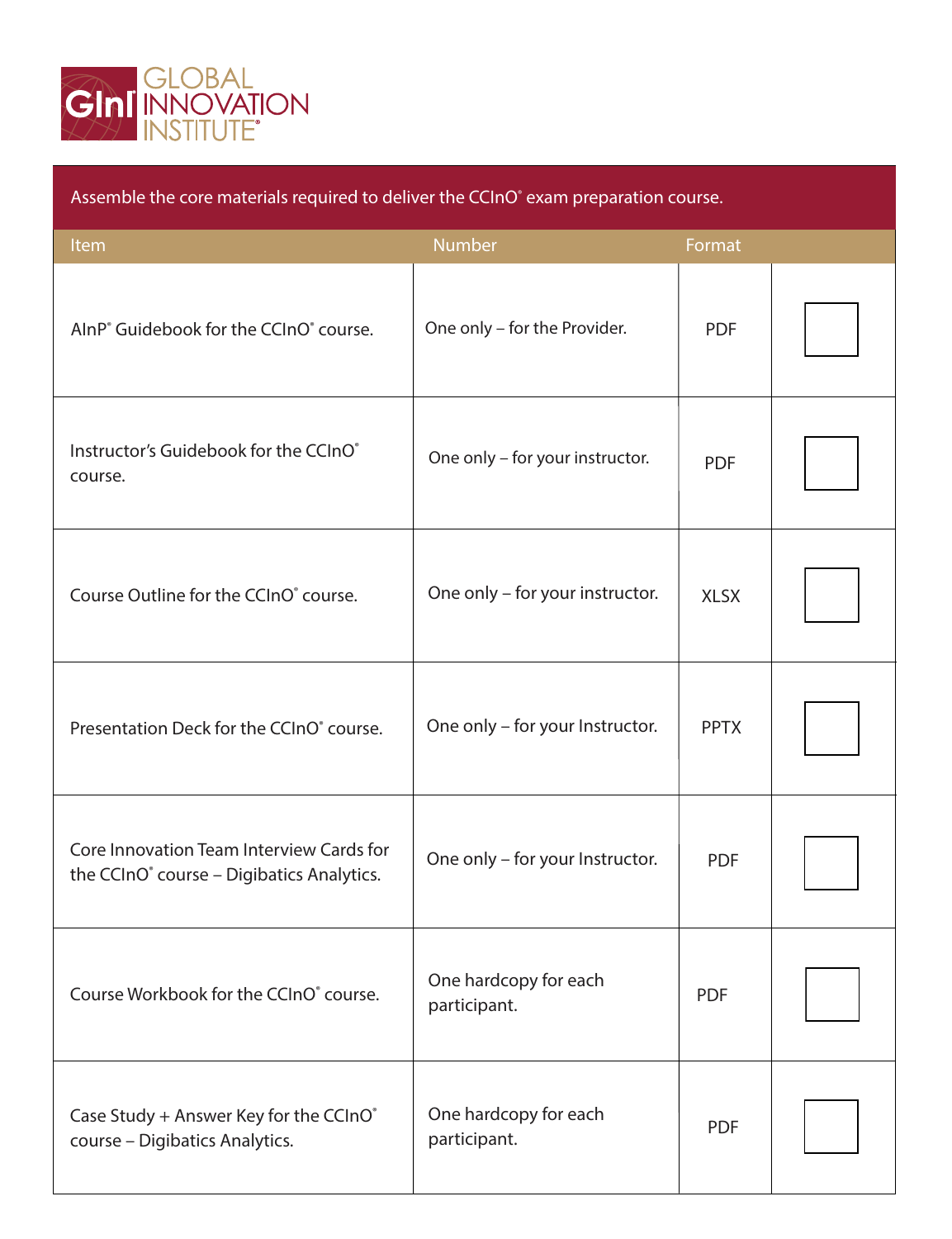

| Assemble the wall posters required to deliver the CCInO <sup>®</sup> exam preparation course. |                                       |             |  |
|-----------------------------------------------------------------------------------------------|---------------------------------------|-------------|--|
| Item                                                                                          | <b>Number</b>                         | Format      |  |
| Wall Poster – Glnl Strategic Innovation<br>Compass <sup>®</sup> – SlnC <sup>®</sup> .         | One only – to hang on a<br>room wall. | <b>JPEG</b> |  |
| Wall Poster – Glnl Strategic Innovation<br>Roadmap <sup>®</sup> – SlnR <sup>®</sup> .         | One only – to hang on a<br>room wall. | <b>JPEG</b> |  |
| Wall Poster - Glnl Enterprise Innovation<br>Architecture <sup>®</sup> - ElnA <sup>®</sup> .   | One only - to hang on a<br>room wall. | <b>JPEG</b> |  |

Assemble the ancillary materials required to deliver the CCInO® exam preparation course.

| Item                                                          | <b>Number</b>                                          |  |
|---------------------------------------------------------------|--------------------------------------------------------|--|
| Easel Stand.<br>Ideally with an integral whiteboard surface.  | One per team / table.<br>Plus one for the instructor.  |  |
| Flip Chart.<br>To be placed on each team's easel stand.       | One per team / table.<br>Plus one for the instructor.  |  |
| Post-It Notes – multiple pad colors.                          | $4 - 5$ pads per team / table.<br>Vary the pad colors. |  |
| Markers - Whiteboard / Universal -<br>multiple marker colors. | $2 - 3$ per team / table.<br>Vary the marker colors.   |  |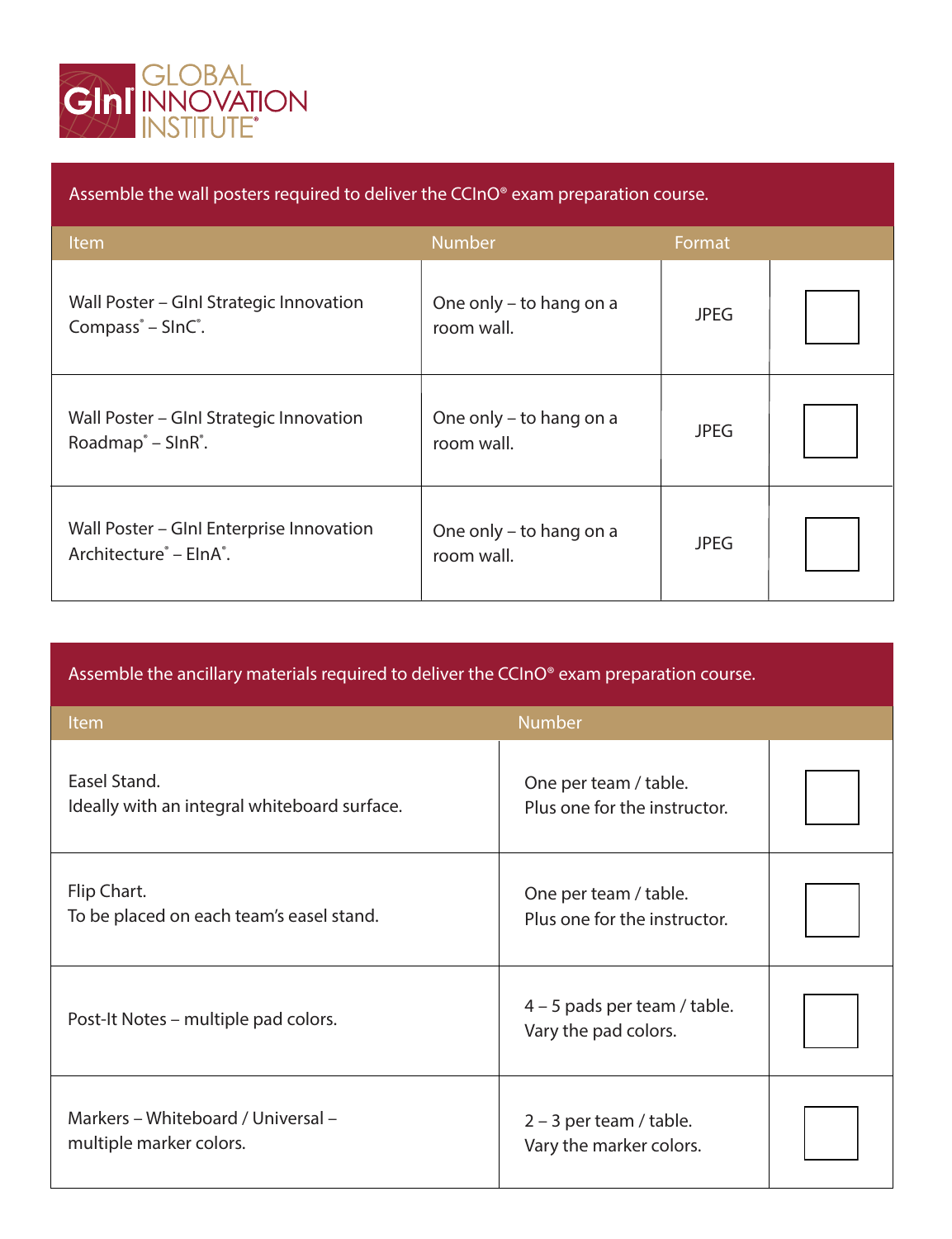

### Suggested books for the Course Instructor to read.

| <b>Title</b>                                                                                                    | Author(s)                                            | <b>Topic</b>                                  |  |
|-----------------------------------------------------------------------------------------------------------------|------------------------------------------------------|-----------------------------------------------|--|
| <b>Innovation Governance:</b><br>How Top Management Organizes and<br>Mobilized for Innovation.                  | Jean-Philippe Deschamps,<br>Beebe Nelson.            | Innovation<br>Governance                      |  |
| The Alchemy of Growth:<br>Practical Insights for Building the Enduring<br>Enterprise.                           | Mehrdad Baghai,<br>Stephen Coley,<br>David White.    | Growth<br>Strategy                            |  |
| The Attacker's Advantage:<br>Turning Uncertainty into Breakthrough<br>Opportunities.                            | Ram Charan.                                          | Structural<br>Change                          |  |
| Discovery-Driven Growth:<br>A Breakthrough Process to Reduce Risk and<br>Seize Opportunity.                     | Rita Gunther McGrath,<br>lan C. Macmillan.           | Opportuni-<br>ty Selection                    |  |
| <b>What Customers Want:</b><br>Using Outcome-Driven Innovation to<br>Create Breakthrough Products and Services. | Anthony Ulwick.                                      | Outcome-<br>Driven<br>Innovation              |  |
| The Innovator's DNA:<br>Mastering the Five Skills of Disruptive<br>Innovators.                                  | Jeff Dyer,<br>Hal Gregersen,<br>Clayton Christensen. | The Five<br><b>Discovery</b><br><b>Skills</b> |  |

### Plan and prepare for delivering the CCInO® exam preparation course.

| Establish a detailed agenda<br>for the course.                                   | This will involve a detailed agenda prescribing the times for<br>introductions, recaps, lessons, Q&A sessions,<br>exercises, breaks, meals, and summarizations.                                                                                                                                                                                                                                                                                                                                                        |  |
|----------------------------------------------------------------------------------|------------------------------------------------------------------------------------------------------------------------------------------------------------------------------------------------------------------------------------------------------------------------------------------------------------------------------------------------------------------------------------------------------------------------------------------------------------------------------------------------------------------------|--|
| Plan out the logistics for<br>the course, and for each<br>day within the course. | This will involve creating detailed plans for the following:<br>• Course location / venue<br>(including ensuring that participants have been provided<br>with directions on how to locate the venue, and any<br>special instructions they will require for parking, sign-in, etc).<br>• Overall length of the course, in number of days.<br>• The detailed schedule for each day – times and durations for<br>starts, breaks, lunch, ending, etc.<br>Classroom set up - tables, chairs, whiteboards, posters, exercise |  |